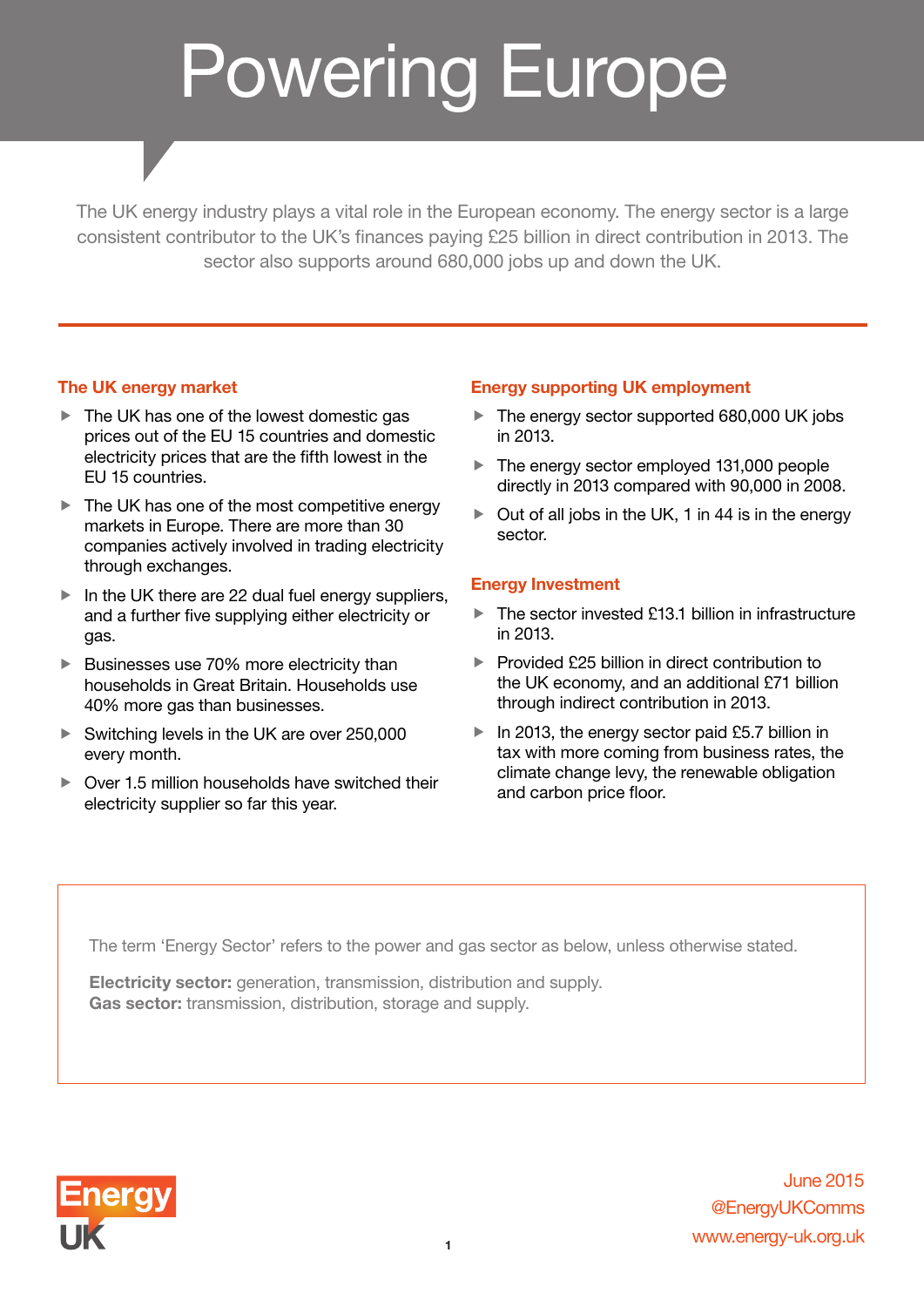#### UK energy prices compared with other markets

UK residential end-user electricity prices are below average when compared with other markets in Europe despite a large amount of investment which has been driving up costs. Gas prices are the lowest amongst the European countries analysed.

## **Competition**

The number of suppliers seeking domestic customers is at an all-time high of 27. In addition, five more companies were selling either gas or electricity to households;. At 31 January 2015, 12 companies were competing with the six major suppliers to provide households with dual fuel energy compared to six three years earlier.

The number of companies licensed to compete as suppliers in the electricity and gas market is increasing, there were 25 applications for gas supply licences in the year to 31 January 2015 and 27 applications for electricity supply licences; showing an increasing level of interest in competing in the electricity and gas markets.

Using the Herfindahl-Hirschman Index (HHI) measure of market concentration, where 1 is a perfectly competitive market and 10,000 is a monopoly; the UK energy market has seen consistent increasing competitiveness. The UK has a HHI measure of 947 in power-generation market, which is the lowest across Europe. The UK market has a 1,768 HHI measure in electricity retail market, which indicates that the UK energy market operates in a competitive market.

| HHI of power-generation market in<br><b>European countries</b> |            | HHI of electricity retail market in<br><b>European countries</b> |            |
|----------------------------------------------------------------|------------|------------------------------------------------------------------|------------|
| <b>COUNTRY</b>                                                 | <b>HHI</b> | <b>COUNTRY</b>                                                   | <b>HHI</b> |
| <b>UK</b>                                                      | 947        | <b>HUNGARY</b>                                                   | 950        |
| <b>ITALY</b>                                                   | 1087       | <b>ROMANIA</b>                                                   | 1333       |
| <b>IRELAND</b>                                                 | 1150       | <b>SLOVAKIA</b>                                                  | 1500       |
| <b>SPAIN</b>                                                   | 1361       | <b>ITALY</b>                                                     | 1763       |
| <b>HOLLAND</b>                                                 | 1811       | <b>UK</b>                                                        | 1768       |
| <b>POLAND</b>                                                  | 1835       | <b>POLAND</b>                                                    | 2000       |
| <b>ROMANIA</b>                                                 | 1947       | <b>IRELAND</b>                                                   | 2200       |
| <b>HUNGARY</b>                                                 | 2151       | <b>HOLLAND</b>                                                   | 2264       |
| <b>SWEDEN</b>                                                  | 2650       | <b>SPAIN</b>                                                     | 2543       |
| LITHUANIA                                                      | 4092       | <b>BELGIUM</b>                                                   | 3000       |
| <b>CZECH REPUBLIC</b>                                          | 5000       | <b>LUXEMBOURG</b>                                                | 3136       |
| <b>SLOVAKIA</b>                                                | 5280       | <b>CZECH REPUBLIC</b>                                            | 4000       |
| <b>BELGIUM</b>                                                 | 5380       | <b>FRANCE</b>                                                    | 4500       |
| LATVIA                                                         | 7000       | <b>LITHUANIA</b>                                                 | 5000       |
| LUXEMBOURG                                                     | 7362       | <b>MALTA</b>                                                     | 10000      |
| <b>FRANCE</b>                                                  | 8880       | <b>CYPRUS</b>                                                    | N/A        |
| <b>MALTA</b>                                                   | 10000      | LATVIA                                                           | N/A        |
| <b>CYPRUS</b>                                                  | N/A        | <b>SWEDEN</b>                                                    | N/A        |